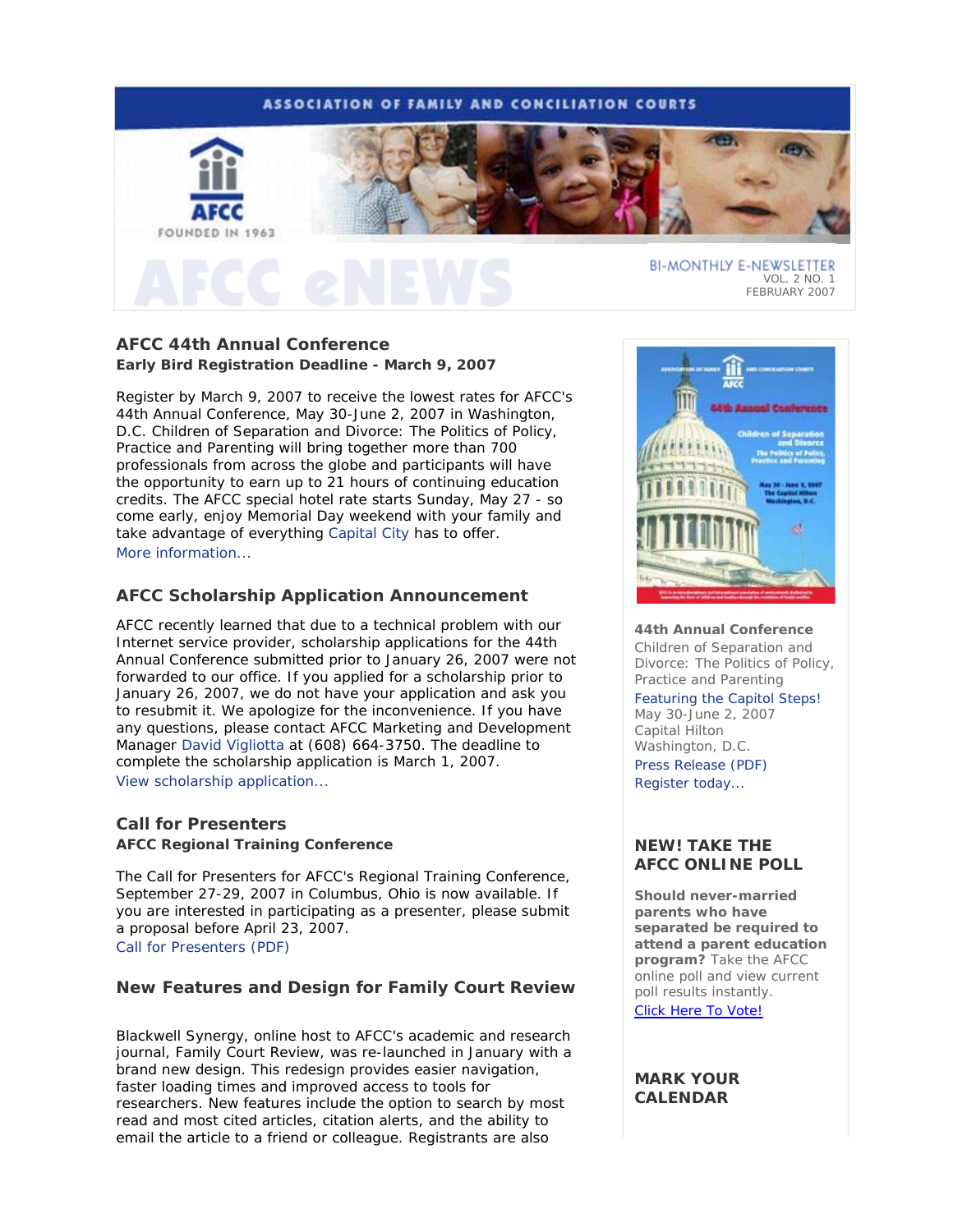invited to sign-up to receive table of content alerts to be notified when a new issue of *Family Court Review* is posted online. Nonmembers are invited to view the January 2007 issue for free. AFCC Members (login) | Non-members

# **AFCC New Orleans Trainings Featuring Joan B. Kelly and Nancy W. Olesen**

Professionals who work with high-conflict families will not want to miss two great trainings sponsored by AFCC in collaboration with Loyola University New Orleans College of Law. *Parenting Coordination: Helping High Conflict Parents Resolve Disputes* with Dr. Joan B. Kelly will take place, March 27-28, 2007. Dr. Nancy W. Olesen will present *Advanced Issues in Child Custody: Complex Family Violence, Alienation, Child Sexual Abuse and Attachment* on March 29-30, 2007. Each training program is eligible for 12 CE hours for psychologists and 12 CLE credits, and has been approved by the Louisiana Counseling Association and NASW-LA for 12 CEUs. Dr. Olesen's program is also approved for hours toward child custody evaluator training in California. View training brochure... (PDF)

# **CASE LAW UPDATE**

### **Teeth Pulled from Putative Father Registries**

*by Barbara Glesner Fines, Ruby M. Hulen Professor of Law, University of Missouri-Kansas City*

Courts around the country are struggling with issues of unmarried father's rights and the effects of the putative father registry. The Florida courts provide a good example of the movement to make it easier for biological fathers to assert their rights. Recently the Florida Court of Appeals reaffirmed its stance that a failure to file with the putative father registry is not a basis for terminating a biological father's parental rights in an adoption proceeding.

J.A. v. Heart of Adoptions, Inc. (February 7, 2007) View opinion... (PDF)

For more daily case law and other legal developments, visit the Family Law Prof Blog.

## **RESEARCH UPDATE**

**Marital Conflict Does Not Necessarily Affect Child Rearing** *Courtesy of J.M. Craig Press, Inc.*

We have known for some time that when couples argue, they may engage in predictable patterns of behavior. One of these patterns is called the pursuer-distancer model, in which women typically raise issues of concern, and men distance themselves to avoid conflict. This phenomenon has been scientifically replicated a number of times, but this is the first article we have seen that examines the effect of this type of conflict on child rearing practices.

Read more...

# **FEATURED ARTICLE**

### **AFCC Regional Training Conference**

September 27-29, 2007 Hyatt Regency Columbus Columbus, Ohio Call for Presenters (PDF)

# **AFCC Trainings**

**Parenting Coordination: Helping High Conflict Parents Resolve Disputes** *Joan B. Kelly, Ph.D.* March 27-28, 2007 New Orleans, Louisiana Training Brochure (PDF)

**Advanced Issues in Child Custody: Complex Family Violence, Alienation, Child Sexual Abuse and Attachment** *Nancy Olesen, Ph.D.* March 29-30, 2007 New Orleans, Louisiana Training Brochure (PDF)

# **AFCC Chapters**

**Colorado Chapter Inaugural Event** March 2, 2007 University of Denver Denver, Colorado www.afccnet.org

#### **Missouri Chapter Annual Conference**

March 8-9, 2007 Crowne Plaza St. Louis Airport St. Louis, Missouri

www.afccnet.org

## **Massachusetts Chapter**

**Annual Conference** April 6, 2007 Regis College Weston, Massachusetts www.afccnet.org

# **JOIN AFCC**

Are you a member? Join or Renew Today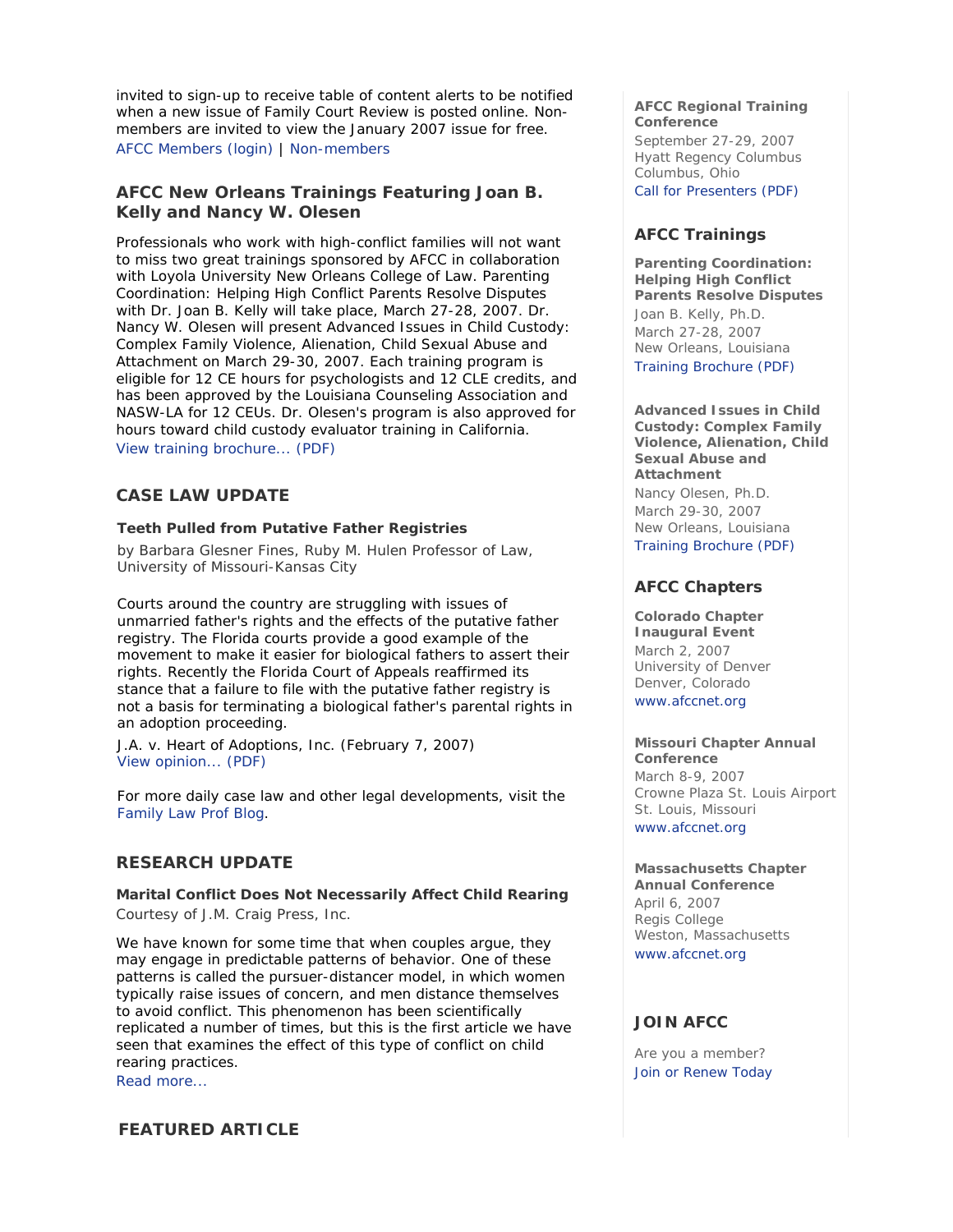### **Resistance is Futile: Going With the Flow**

*by Ericka B. Gray, courtesy of Mediate.com*

Push, defend, control other's behaviors. Counter position with position. Attempt to control the process. Engage in power struggles. Make others bend to your will. Sound familiar? Perhaps like a mediation you have participated in recently? You are probably thinking that I'm describing the parties in the mediation. However, I'm describing the mediator's interactions with the parties. Shocked? I hope so. Read more...

## **INTERNATIONAL NEWS**

### **The Three-Parent Case: Family Law in the New Millennium**

*by Bradley Berg, Blake, Cassels & Graydon LLP, Toronto, Canada*

On January 2, 2007, the Ontario Court of Appeal released its decision in AA BB CC (No. C39998), the so-called "three-parent" case. The Court ruled that judges in Ontario have the jurisdiction to declare more than two persons to be legal parents of a child. Read more...

## **Lawyers Back Court's Release of Jayden Judgments**

*by Simon Collins, courtesy of The New Zealand Herald, Aukland, New Zealand*

Family Court lawyers are backing a controversial decision to release court judgments on the Jayden Headley case, even though the lawyer for Jayden's mother says the decision means she can no longer get a fair trial. Principal Family Court Judge Peter Boshier confirmed yesterday that his decision to publish five court judgments in the case dating back to September 2005 was unprecedented.

Read more...

# **EMAIL UPDATE**

Subscribe, Unsubscribe or Update Your Email Address AFCC will never share, distribute or publicize your email address.

## **ABOUT AFCC eNEWS**

*AFCC eNEWS* is a bi-monthly e-newsletter published by the Association of Family and Conciliation Courts (AFCC). *AFCC eNEWS* provides professionals with time sensitive and up-to-date topics including case law updates, research innovations and international news. Readers are welcome to forward this e-newsletter to interested colleagues.

AFCC eNEWS archive...

### **Web Site Version:**

If you are having trouble viewing this email correctly, please view the Web site version by clicking here.

> **Editor:** David Vigliotta



Professionals dedicated to improving the lives of children and families through the resolution of family conflict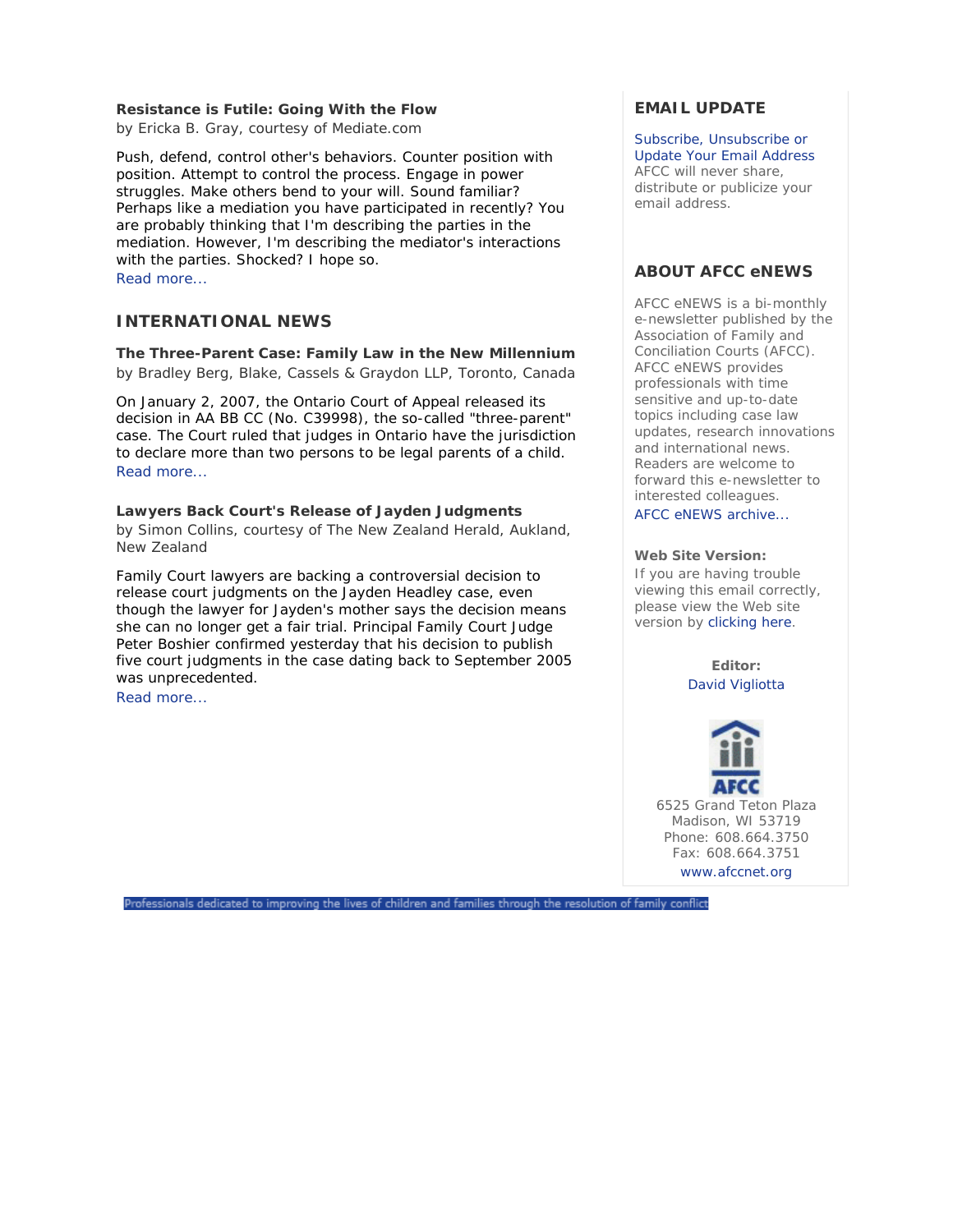



## **CONFERENCES**

- **AFCC Conferences**
- **Chapter Conferences**

**Conferences of Interest** 

- **Exhibits and Advertising**
- **Presenter Information**
- **AFCC HOME**



**AFCC Conferences** 

### **JOIN AFCC IN DC**

**Top Ten Things to Do in Washington, DC!** 



The AFCC special hotel rate starts Sunday, May 27—so come early, enjoy Memorial Day weekend with your family and take advantage of everything Capital City has to offer!

#### **1. National Mall & Memorial Parks**

From the Capitol steps to the Lincoln Memorial, this two mile stretch features more than twenty major landmarks you do not want to miss. Sites include the Washington Monument, Thomas Jefferson Memorial, WWII Memorial, Vietnam Veterans Memorial and numerous art galleries and Smithsonian exhibits. www.nps.gov/nama

### **2. Smithsonian Institution Building (The Castle)**

Located in the National Mall, start your tour of the world's largest museum complex at the Smithsonian Institution Building, popularly known as the Castle. From here, create a personalized itinerary of the 17 Smithsonian museums at the Smithsonian Information Center. Admission is free at all Smithsonian museums! www.si.edu

#### **3. White House Tours**

Public tours of the White House are available for groups of ten or more people. Requests must be submitted through one's Member of Congress and are accepted up to six months in advance. All White House tours are free of charge. For the most current tour information, please call (202)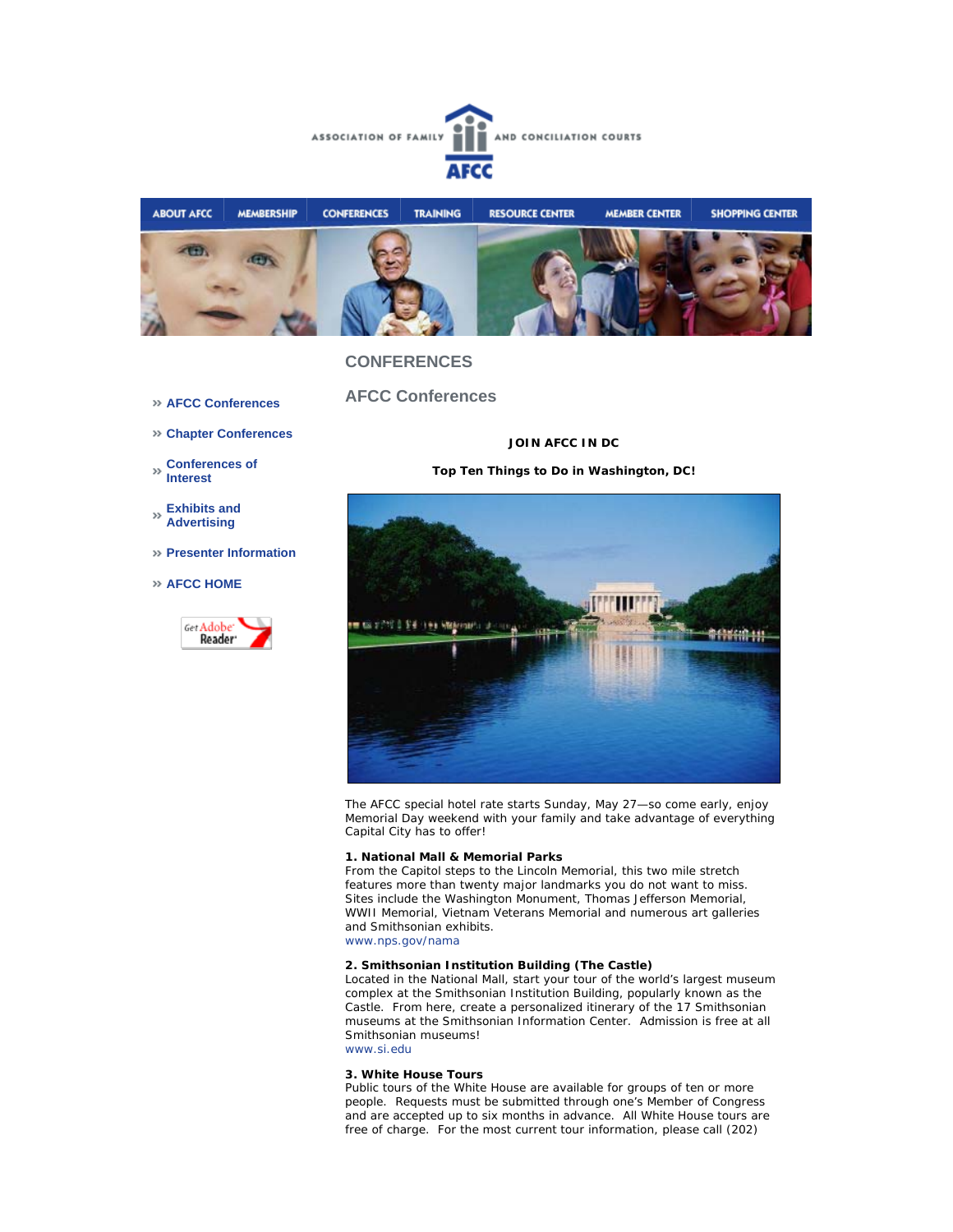#### 456-7041. www.whitehouse.gov/history/tours

#### **4. Union Station**

The most visited site in D.C., this beautifully restored train station houses shops and boutiques, restaurants, a nine screen movie theater and both Amtrak and Metro train stations. Check the Web site for a 15% off coupon. www.unionstationdc.com

### **5. United States Holocaust Memorial Museum**

The United States Holocaust Memorial Museum is America's national institution for the documentation, study, and interpretation of Holocaust history. The Holocaust, the Museum's three-floor main exhibition, presents a comprehensive history through artifacts, photographs, films and eyewitness testimonies.

http://www.ushmm.org/visit/

### **6. National Gallery of Art**

The West Wing features a collection of international masterpieces from the 13th through the 19th century, while the East Wing houses a modern collection of 20th century pieces. Admission is free; see the Web site for changing exhibitions.

www.nga.gov

#### **7. National Geographic Museum Explorer's Hall**

This museum brings to life some of the world's most fascinating adventures and scientific research and also features live concerts, lectures, film screenings and more. Admission is free. See the Web site for changing exhibits.

www.nationalgeographic.com/museum

### **8. Major League Baseball's Washington Nationals**

Playing in the recently renovated RFK stadium May 29-31 against the Los Angeles Dodgers and June 1-3 against the San Diego Padres. www.nationals.mlb.com

#### **9. International Spy Museum**

One of Washington's newest museums, the International Spy Museum is the only public museum in the world dedicated to the tradecraft, history and contemporary role of espionage. www.spymuseum.org/plan

#### **10. Eighteenth Street Lounge**

Once home to Theodore Roosevelt, this historic mansion is now Washington's trendiest and most exclusive lounge. Inside you will find the city's best DJ's and perhaps a surprise appearance by Thievery Corporation, famed electronic group and former owners.

#### *Helpful Tourism and Travel Links*

Map of the Capital Hilton: Only two blocks from the White House!

The official tourism site of Washington, DC: www.washington.org

Features current events, best restaurants and more: www.washingtonian.com

Interactive map of Washington, DC: http://map.mapnetwork.com/destination/dc/

Provides Metro-bus and Metro-rail maps: www.wmata.com/maps/maps.cfm

#### **Register Today and Join AFCC in DC!**

6525 Grand Teton Plaza, Madison, WI 53719 Phone 608.664.3750 Fax 608.664.3751 afcc@afccnet.org www.afccnet.org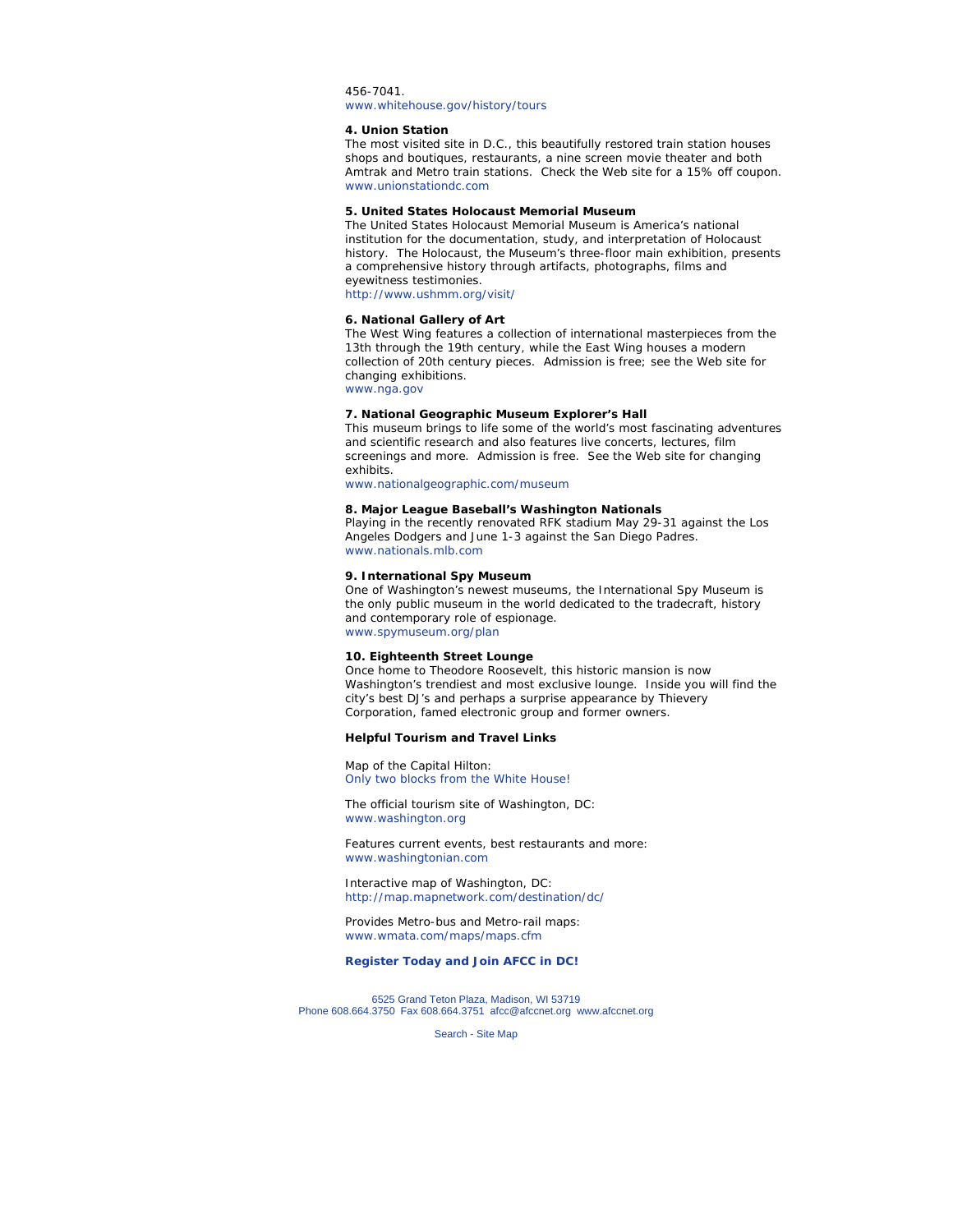



### **MEMBER CENTER**

**Family Court Review** 

**AFCC Conference Audio** 

**AFCC News** 

- **Member Directory**
- **Member Resources**
- **Chapter Resources**

### **AFCC HOME**



## **Marital Conflict Does Not Necessarily Affect Child Rearing**

*Courtesy of J.M. Craig Press, Inc.*

Sturge-Apple, M.L., Davies, P.T. and Cummings, E. M. [2006]. Hostility and Withdrawal in Marital Conflict: Effects on Parental Emotional Unavailability and Inconsistent Discipline. Journal of Family Psychology, 20, 227-238.

We have known for some time that when couples argue, they may engage in predictable patterns of behavior. One of these patterns is called the pursuer-distancer model, in which women typically raise issues of concern, and men distance themselves to avoid conflict. This phenomenon has been scientifically replicated a number of times, but this is the first article we have seen that examines the effect of this type of conflict on child rearing practices.

More specifically, the authors looked at martial withdrawal and hostility, its relationship to the couple's emotional unavailability to each other, and the extent to which consistency of disciple was affected. The authors interviewed and observed 227 families on two occasions one year apart. The families were largely middle class and each had a child who was approximately six years old.

#### **They found:**

- Conflict caused both parents to be more unavailable to each other.
- The greater the hostility and withdrawal, the more the couples disagreed about child rearing.
- When couples disagreed regarding child rearing, mothers were more unavailable to fathers than fathers were to mothers, but fathers became more inconsistent in their disciplinary practices whereas mothers remained consistent.
- Twenty-five percent of the couples reported nearly daily disagreement about child rearing practices, but other conflicts between them did not increase their child rearing disagreements. •

The authors noted that, "the harmful effects of marital withdrawal may proliferate beyond the marital sub-system by engendering broader patterns of paternal disengagement that are reflected in diminished emotional availability in father child interactions" [p. 235], but this was not the case with mothers.

In conclusion they stated, "Given that fathers' roles may be less socially scripted, perhaps the effects of marital conflict on greater child rearing disagreements makes it more difficult for fathers to utilize and solicit mothers' input on discipline practices and results in greater use of inconsistent discipline techniques by fathers experiencing marital distress" [. 236.]

#### **Critical Analysis**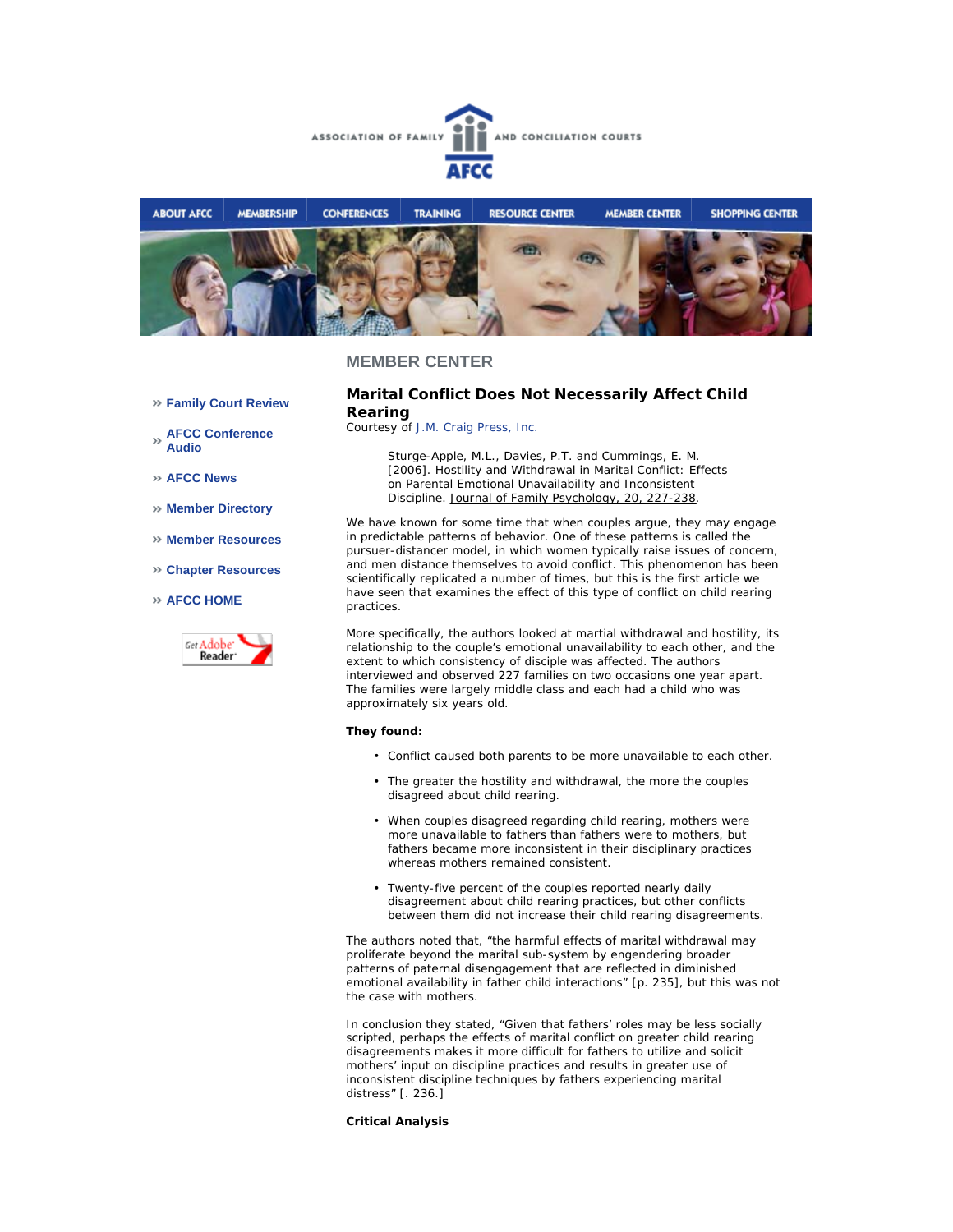A major strength of this study is that it uses sophisticated statistical techniques to evaluate the couples' interaction and how it affected their child rearing. It used a large number of participants who were generally middle class. On the other hand, minority families represented only 23% of the participants.

### **Recommendations**

A major lesson of this study is that child rearing disagreements are fairly common and should not, in and of themselves, be given excessive weight when performing CCEs since child rearing practices are generally not affected by conflict.

Second, both CCEs and lawyers should not be surprised when parties complain about poor communications since withdrawal and unavailability are common reactions to conflict.

Third, because couples so commonly react in these ways, their reactions may have a direct impact on possession and access issues with children post-divorce. More specifically, when divorced parents have conflict regarding a child rearing issue, mothers may become more unavailable and not provide sufficient direction to their ex-husbands. Lacking this information, fathers may treat the children more inconsistently. It is at this point that a mother may try to limit access based on the argument that the father does not deal with the children appropriately Therefore, it is important in custody and modification cases where this situation arises to monitor how parents deal with their children to determine if their ability to manage them improves during the pendency of the litigation.

For this as well as other valuable research visit J.M. Craig Press online at www.jmcraig.com or call (877) 960-1474. **AFCC members receive a 25% discount on all J.M. Craig Products.**

J.M. Craig Press, Inc., 12810 Hillcrest Road, Suite 217 Dallas, TX 75230 (972) 960-1472 or (877) 960-1474

*Copyright © 1999 - 2007 J.M. Craig Press, Inc.*

6525 Grand Teton Plaza, Madison, WI 53719 Phone 608.664.3750 Fax 608.664.3751 afcc@afccnet.org www.afccnet.org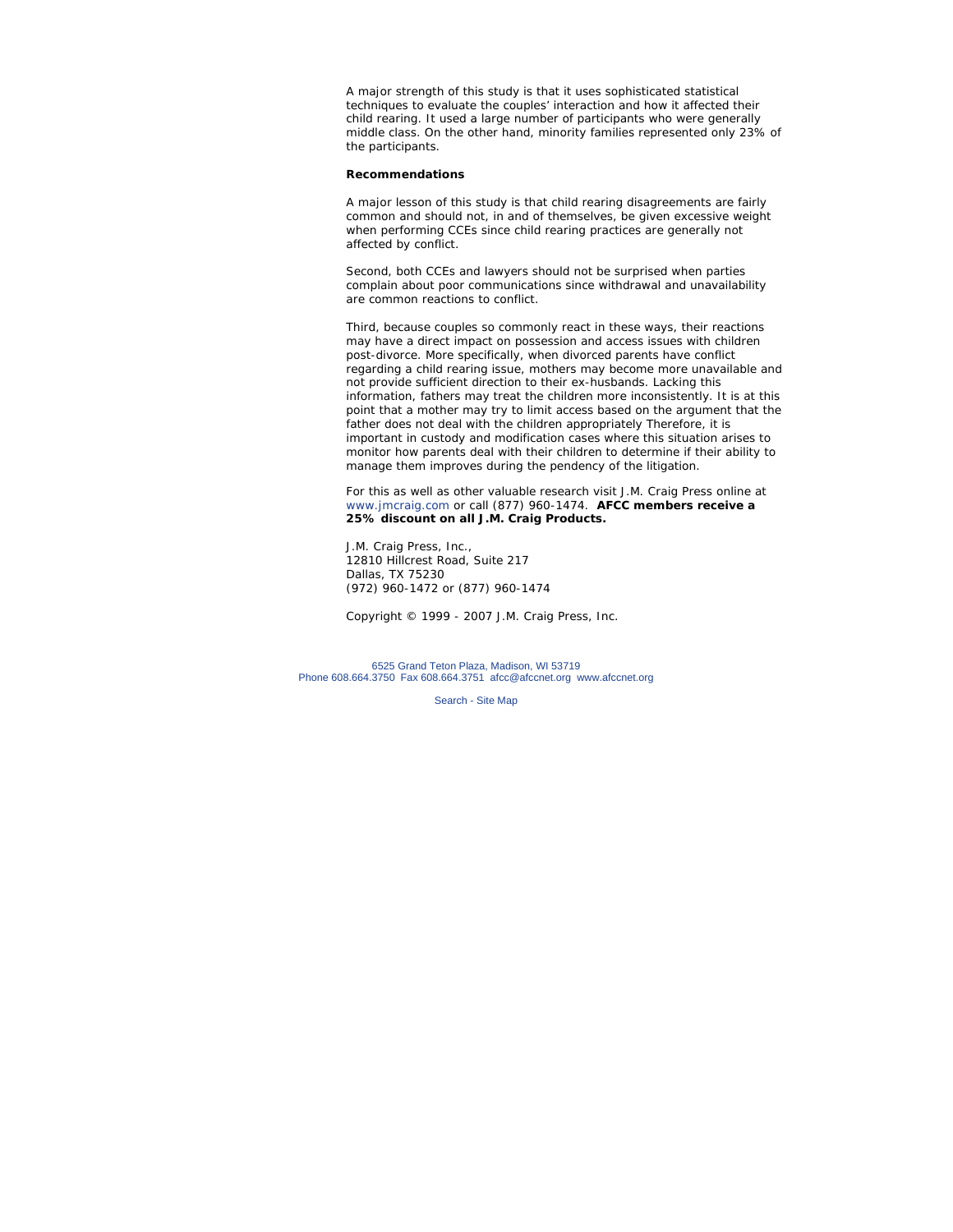



### **MEMBER CENTER**

- **Family Court Review**
- **AFCC Conference Audio**
- **AFCC News**
- **Member Directory**
- **Member Resources**
- **Chapter Resources**
- **AFCC HOME**



**Lawyers Back Court's Release of Jayden Judgments** *by Simon Collins, courtesy of The New Zealand Herald, Aukland, New Zealand*

Family Court lawyers are backing a controversial decision to release court judgments on the Jayden Headley case, even though the lawyer for Jayden's mother says the decision means she can no longer get a fair trial. Principal Family Court Judge Peter Boshier confirmed yesterday that his decision to publish five court judgments in the case dating back to September 2005 was unprecedented.

Auckland barrister Barry Hart, acting for Jayden's mother Kay Skelton, said media coverage of the judgments yesterday was "completely unbalanced" and meant Ms Skelton could not ever get a fair trial on the criminal charges she faces.

He said he would apply to have the charges against Ms Skelton dismissed because any jury would be prejudiced against her.

He said he would also seek a High Court injunction today to stop the Family Court from issuing any more material from the case and to "restrain anyone from disseminating any more material of this nature."

"Given the history of appearing in the Family Court on Tuesday and seeking an order of non-publication relating to anything that may affect the forthcoming criminal proceedings, and obtaining an order, I'm absolutely horrified to think that the Family Court released these early decisions," he said.

But the convenor of the Auckland District Law Society's family law committee, Vanessa Vette, said Judge Boshier made the right call to release the decisions because of the amount of selective information already in the public domain since Ms Skelton's father Dick Headley went into hiding with 6-year-old Jayden five months ago.

"There has been so much information in the media about this case over the last five months, much of it on the mother's side," she said.

"From my perspective, reading these judgments in full does give you a more balanced view of the case when you know the long background. There have been proceedings since the little boy was about 8 months old."

Ms Vette said the Family Court was obliged to focus on what was in the best interests of the child, and in this case there had already been such intense media coverage that publication of the full judgments would not do any further damage to Jayden.

She noted that Hamilton Family Court Judge Rosemary Riddell had awarded only interim care of Jayden to his father, Chris Jones, so Ms Skelton still had an opportunity to challenge that decision.

Wellington media law lecturer Steven Price said the Court of Appeal ruled in the 1995 case of John Gillies that "in the ordinary course of things jurors are likely to forget stuff published within six to eight months."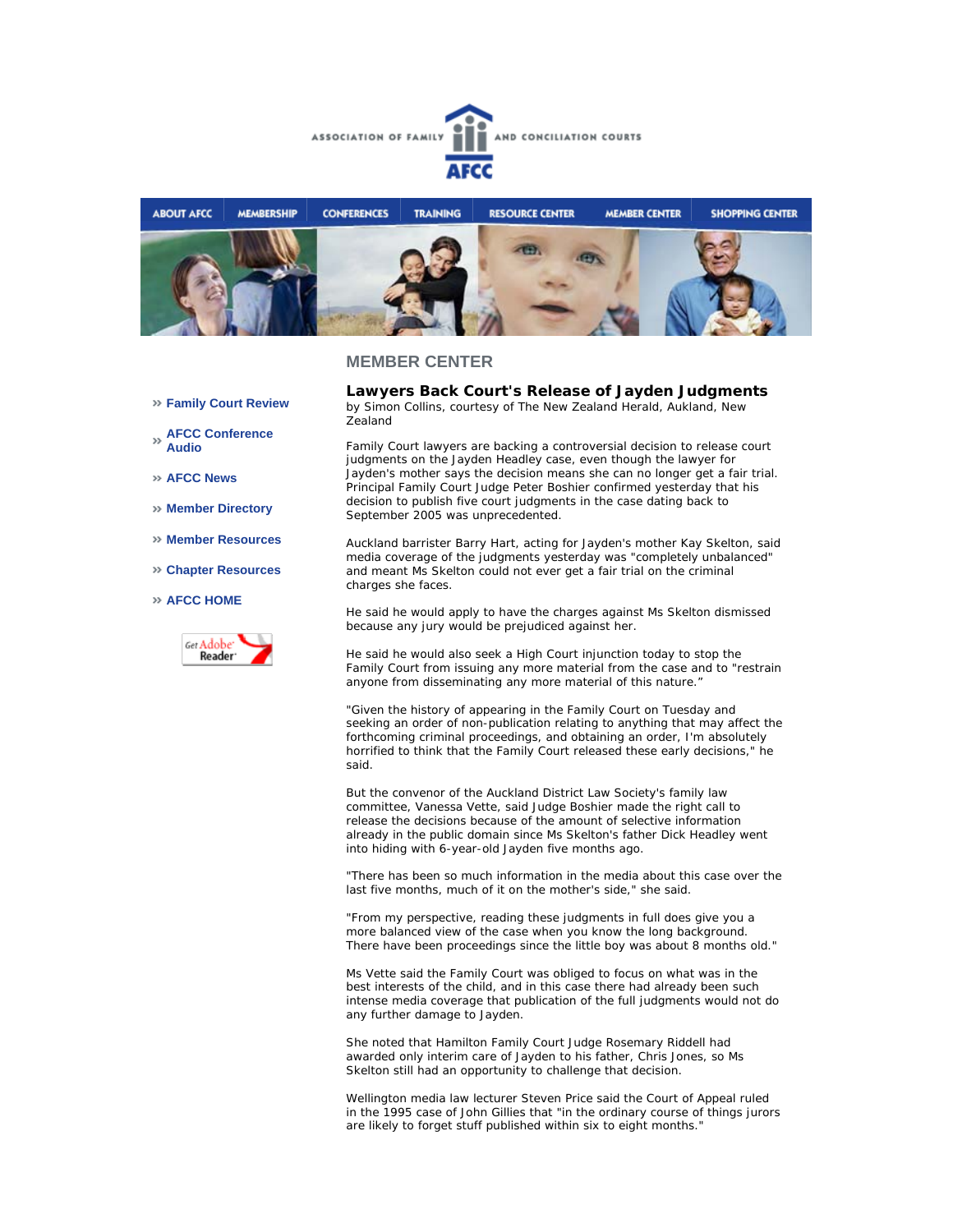Judge Boshier himself said he was not aware of any precedent for release of Family Court judgments without deleting identifying details since the Care of Children Act allowed journalists into the court in 2005. Although the media can now report Family Court cases, they cannot normally include any details that would identify the parties.

"However, the act provides a general discretion for publication, including identifying information," Judge Boshier said.

"Where the public interest clearly requires such details to be published, particularly in cases where parties have already identified themselves and their children, it is likely that unanonymised judgments will be made available.

"As I have said previously, where a case is put into the public domain, and the process of the Family Court is under scrutiny, I will always look at making available judgments so as to ensure that the facts are before the public."

6525 Grand Teton Plaza, Madison, WI 53719 Phone 608.664.3750 Fax 608.664.3751 afcc@afccnet.org www.afccnet.org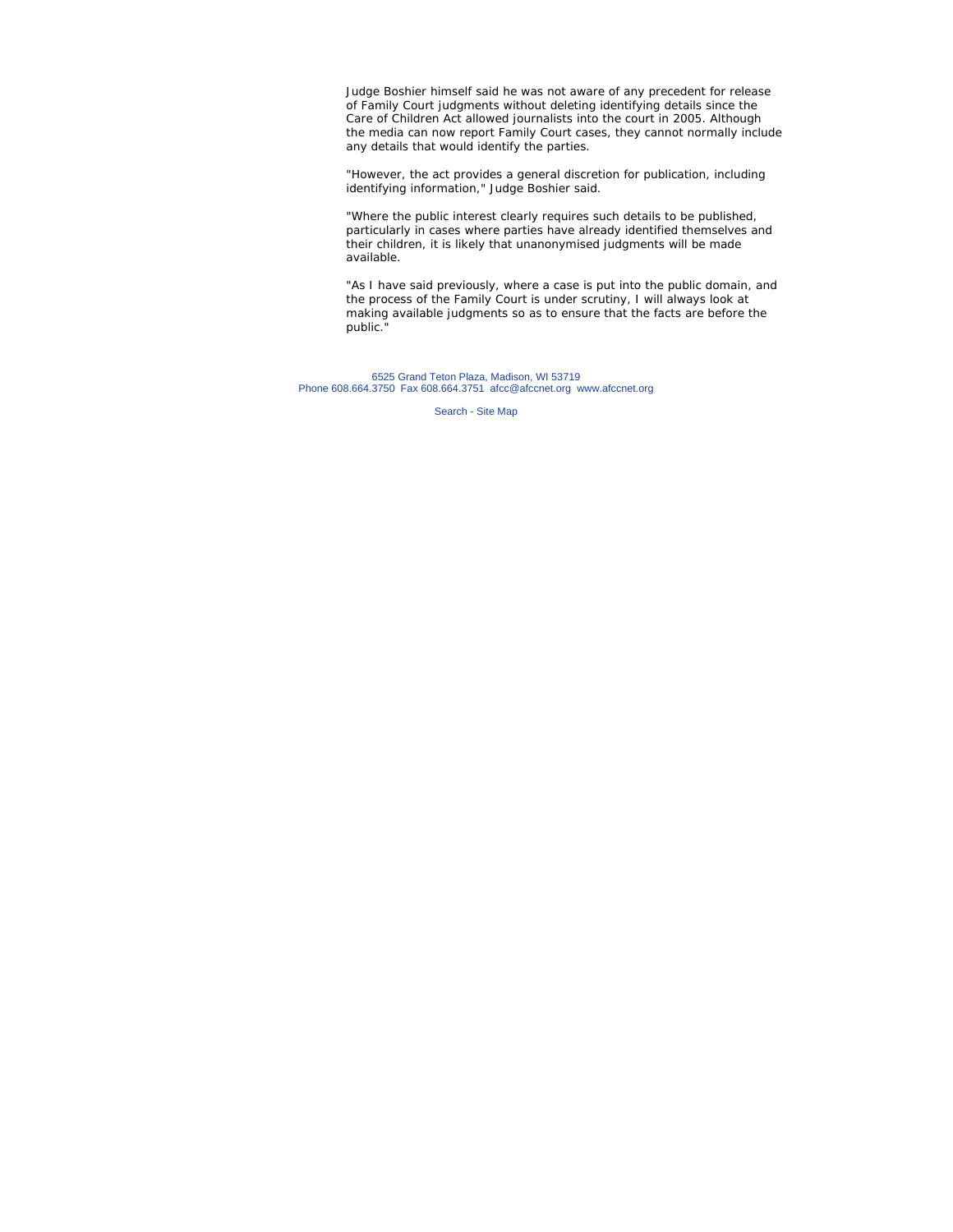



### **MEMBER CENTER**

### **The Three-Parent Case: Family Law in the New Millennium**

*by Bradley Berg, Blake, Cassels & Graydon LLP, Toronto, Canada*

On January 2, 2007, the Ontario Court of Appeal released its decision in *AA BB CC* (No. C39998), the so-called "three-parent" case. The Court ruled that judges in Ontario have the jurisdiction to declare more than two persons to be legal parents of a child.

In that case, the biological mother and biological father were already recognized as legal parents of the child, but the biological mother's samesex partner was not. She applied for a declaration of legal parentage, with the consent of the other two parents. The trial judge had found that all three people had a relationship of parent and child with their son, and that it would be in the best interests of the child to recognize all three persons as legal parents. However, the trial judge had rejected the application, saying that he had no jurisdiction under the provincial statute (Ontario's *Children's Law Reform Act*), which speaks in terms of only one mother and one father. He said his hands were tied.

The Court of Appeal disagreed, holding that judges have the inherent jurisdiction under the long-established doctrine of *parens patriae* to assist children in need, and to "fill in the gaps" in legislation when necessary and when in the best interests of a child. The Court of Appeal recognized the many legal benefits of parentage that were being denied to the nonbiological mother, including that she was unable to obtain official documents and registrations for her child (such as a passport or hospitalization card, or registration at school). Most importantly, if the birth mother died, the non-biological mother would have no ability to make decisions for their son, not even for medical treatment. The Court also recognized the benefits being denied to the child, including the right to receive his non-biological mother's property if she died without a will.

Finally, the Court found that there were no other satisfactory avenues open to this family under law. For example, an adoption order would require that one of the biological parents lose legal status in favour of the nonbiological mother.

Therefore, the Court of Appeal allowed the appeal, issuing a declaration that the non-biological mother was a legal parent, with the result that this child now has two legal mothers and one legal father. This marks the first time in Canadian history that a child has had more than two parents under law.

The case also opens the door for other "non-traditional families" to consider seeking similar declarations. However, it will still be necessary for every such application in Ontario to be made before a family court judge – it is not possible to obtain declarations by filling out a form or applying over the counter. Judges will grant declarations of parentage only when to do so would be in the best interests of the child, as was the case here.

FSAT is a United Way member agency and one of the largest counselling and community action organizations in Canada. It provides a wide range of services in 24 different languages to families from marginalized and

- **Family Court Review**
- **AFCC Conference Audio**
- **AFCC News**
- **Member Directory**
- **Member Resources**
- **Chapter Resources**

### **AFCC HOME**